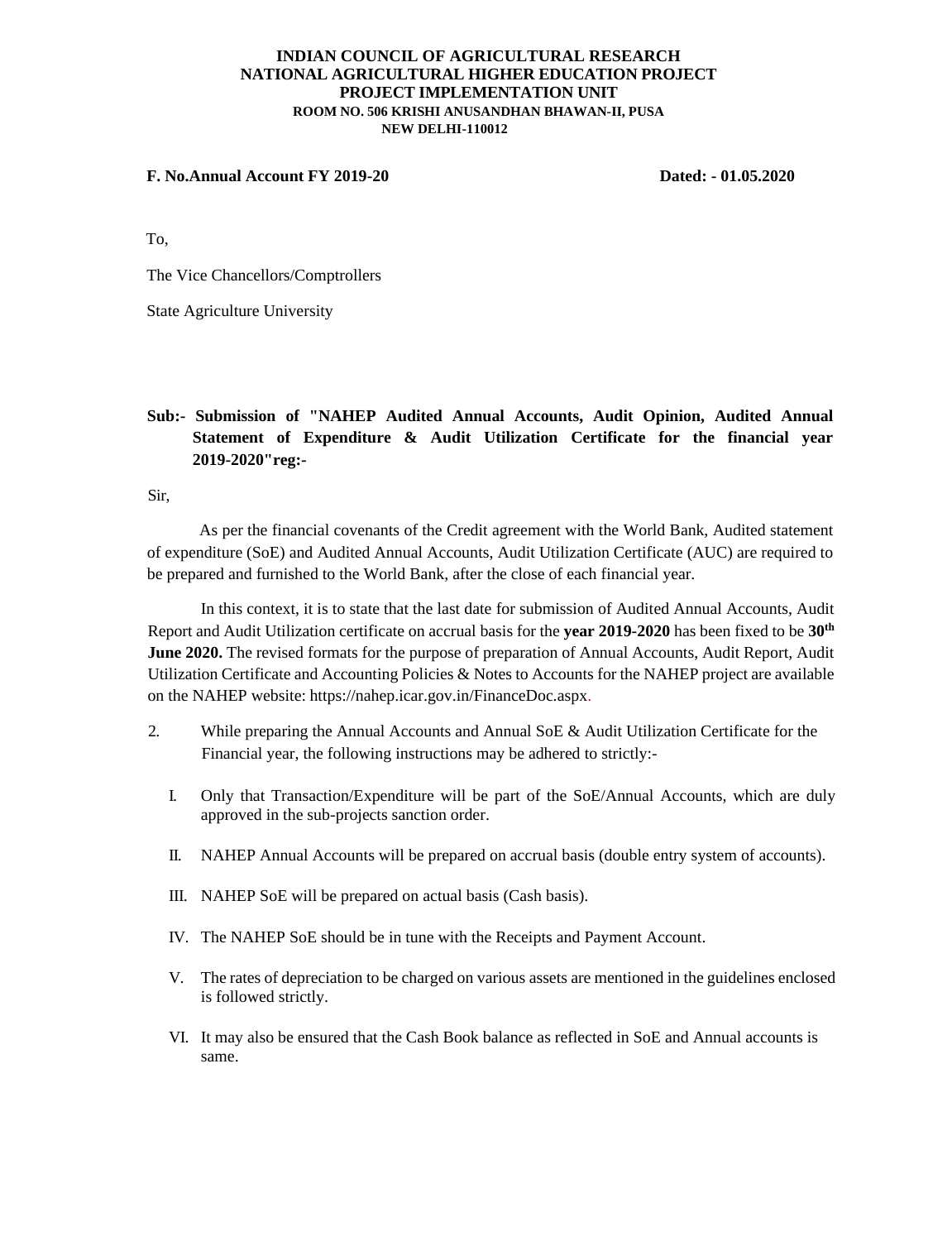- VII. In case any annexure is not applicable "NIL" information is required to be sent.
- VIII. Grants received for meeting the revenue expenditure are recognized as income in the Income and Expenditure Accounts to the extent of revenue expenditure incurred during the year.
- IX. The payment made during the year for major works may be indicated in Sch-5 Fixed Assets under "work in progress" instead of schedule-7 current Assets. The expenditure should tally with "work in progress" indicated in Receipts & Payments Accounts.

## X. *The nature of "Other Research Expenditure<sup>9</sup>and 'Other Miscellaneous Expenditure' indicated in schedule 17 & 18 respectively needs to be disclosed appropriately in Notes to Accounts.*

- XI. In the schedule 23 Notes to Accounts, full disclosure relating to capital contracts remaining to be executed, contingent liabilities i.e. claims against the entity not acknowledged as debts, court cases, disputed liabilities which have not been admitted and being contested, outstanding letter of credit opened and pending disputed demands of statutory dues etc. may be disclosed in Notes to Accounts and appended with the annual Accounts.
- XII. Bank reconciliation statement for the month of March 2020 pertaining to bank accounts related to NAHEP projects operational in the Universities should be enclosed along with the Annual Accounts 2019-2020.
- IX. List of Outstanding advances as on 31.03.2020 paid out of NAHEP funds may be enclosed with the annual accounts. The Outstanding advances should tally with advances shown in schedule -7 of Annual Account.
- X. Annual Accounts, Annual SoE and Audit Utilization Certificate in respect of SAUs should be audited by empanelled CAs firm of NAHEP (list of empanelled CAs Firms is available on the NAHEP website,https://nahep.icar.gov.in/FinanceDoc.aspx).
- XI. The closing balance of 2018-19 will be opening balance for 2019-20 in respect of sub-projects.
- XII. Further, as per the World Bank requirements, the NAHEP SoE as well as NAHEP annual accounts submitted by you will be thoroughly checked by the World Bank subsequently to verify the expenditure and audit report observations. On perusal of Audit Reports of all SAUs World Bank will issue an Action Taken Report (ATR). On that basis PIU-NAHEP will circulate ATR to the SAUs for their justification on the Audit observations.

 Therefore, while submitting the SoE as well as annual accounts, this aspect may be kept in view and all checks applied in order to ensure that there are no mistakes and audit is carried out smoothly without any audit observations at a later stage.

XIII. The utilized expenditure shown in Point 5 of Audit Utilization certificate and *Annexure-V, col.* 6is not including depreciation charged for the year.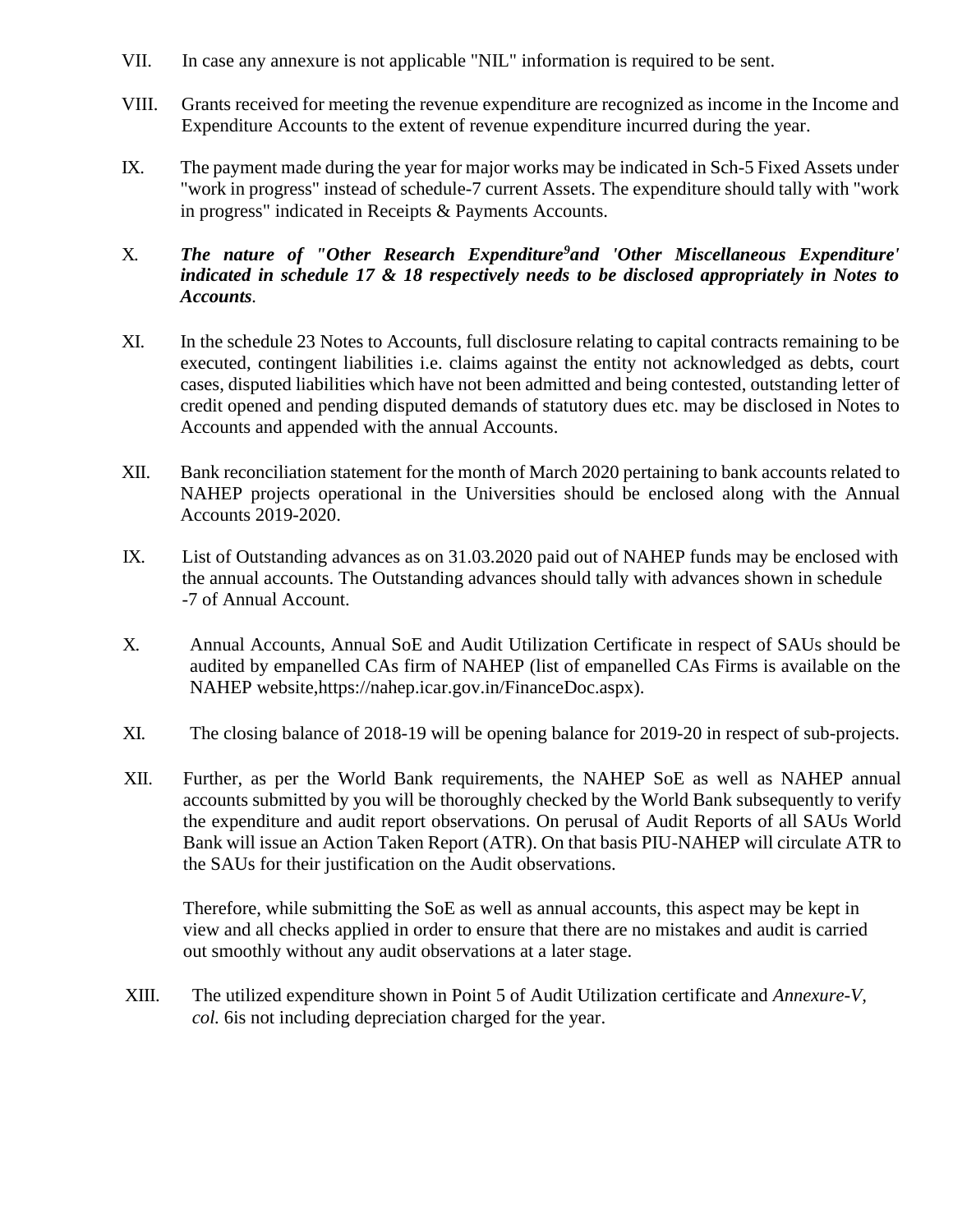3. Certain modifications have been incorporated in the format of Annual Account 2019-20, all the implementing Units are required to comply with the following instructions while preparing Annual Accounts 2019-20 of the respective unit:-

## A. **Income & Expenditure Account:**

- **i. Schedule-9:-** Receipts (net) should be worked out as opening balance + Grant received funds already refunded during the year-Unspent balance of grant refundable to Govt.
- ii. **Schedule-9A:-**This schedule is for reconciliation of grants available with SAU and utilized and unspent balance available with the Unit.
- iii. **Schedule-9A-l:** Break up of Plan and Plan Scheme/Projects expenditure may be furnished strictly in this format.
- iv. **Schedule-9B:-** Utilization will be "Nil" as all resources generated under NAHEP have to be refunded to PIU NAHEP. Column D additional amount provided by ICAR Hqrsout of Council's share during 2019-20 will be Nil for all the Implementing Units.
- v. No salaries are to be paid under sub-projects. Therefore no expenditure should be shown in schedule-16 and relevant column of Receipts & Payments Accounts. Salaries of Contractual RA's /SRFs should be shown in Schedule-17 under "Other Research Expenditure".
- vi. Grants are released by PIU-NAHEP to all the Implementing Units directly. Therefore, No Expenditure / Releases should be shown in schedule-19.

## **B. Balance Sheet:**

## **i. Schedule-1**

1. The format may strictly be followed. No separate/ extra lines showing any adjustments whatsoever would be permitted.

2. Revenue Generated by the units are shown in various schedule of Income & Expenditure A/c (Schedule 8, 10, 11, 12, 13  $\&$  14) which is taken to Capital Fund by way of 'surplus'. Further, the unutilized/ unrefunded balance out of this amount is also taken to Liabilities through Schedule-4 which is refundable depiction of the revenue resources. Hence, the difference of total resources generated by the units during the year and the same utilized for revenue expenditure only should be adjusted from Capital Fund to avoid redundancy as explained in Point 2 above.

3. Any adjustment to/from Capital Fund would be allowed only if the details of such adjustments are provided in Schedule 23.

## ii. **Schedule-4**

The unutilized /surplus balance of Internal Resource Generation (i.e Intt earned/ any other income) may be indicated in Sch.4 under the newly created head 'C**losing Balance of Internal Resource Generation**' which Should match with Schedule 9B (refer point 15 in the schedule 9B).

## iii. **Annexure to Schedule-7**

The Council is required to furnish the details of advances given out of the Government Grants during the current financial year which remains unsettled as on 31.03.2020 to the Ministry of Finance while submitting the Utilization Certificate. Hence, the Status of Advances given out of Govt. Grant during the 2019-20 and pending as on31.03.2020 may be indicated in this annexure.